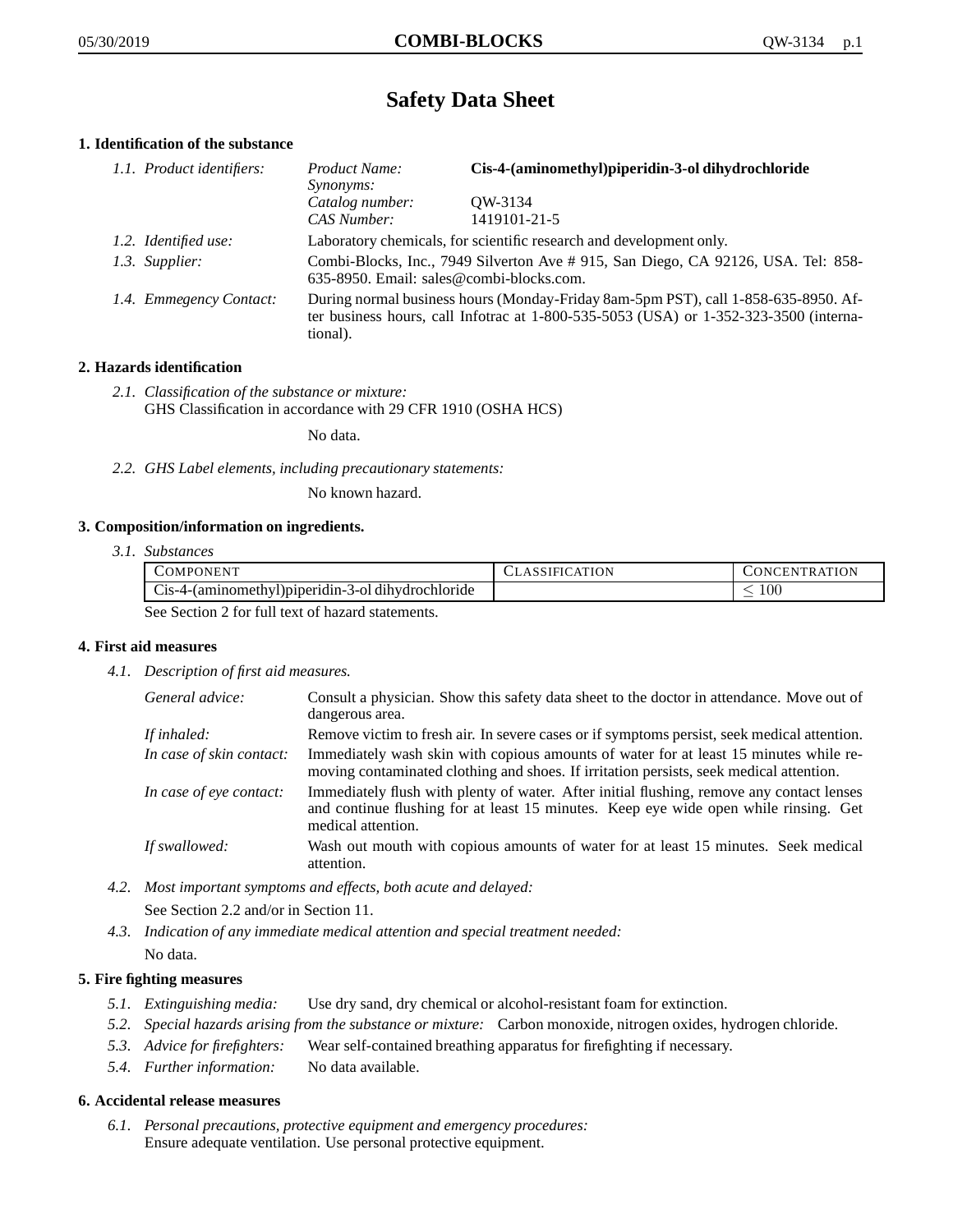- *6.2. Environmental precautions:* Should not be released into the environment. See Section 12 for additional ecological information.
- *6.3. Methods and materials for containment and cleaning up:* Sweep up or vacuum up spillage and collect in suitable container for disposal.
- *6.4. Reference to other sections:* Refer to protective measures listed in Sections 8 and 13.

## **7. Handling and storage**

- *7.1. Precautions for safe handling:* Avoid contact with skin and eyes. Avoid inhalation of vapour or mist. Keep away from sources of ignition - No smoking. Take measures to prevent the build up of electrostatic charge. For precautions see section 2.2.
- *7.2. Conditions for safe storage, including any incompatibilities:* Keep container tightly closed in a dry and well-ventilated place. Containers which are opened must be carefully resealed and kept upright to prevent leakage.
- *7.3. Specific end use(s):* Laboratory chemicals, for scientific research and development only.

## **8. Exposure Controls / Personal protection**

- *8.1. Control parameters:*
- *Components with workplace control parameters:* Contains no substances with occupational exposure limit values. *8.2. Exposure controls:*

*Appropriate engineering controls:* Ensure that eyewash stations and safety showers are close to the workstation location. Ensure adequate ventilation, especially in confined areas.

*Personal protective equipment:*

| Eye/face protection:    | Wear appropriate protective eyeglasses or chemical safety goggles as described by OSHA's<br>eye and face protection regulations in 29 CFR 1910.133 or European Standard EN166.                                                                                                                                         |
|-------------------------|------------------------------------------------------------------------------------------------------------------------------------------------------------------------------------------------------------------------------------------------------------------------------------------------------------------------|
| Skin protection:        | Handle with gloves. Gloves must be inspected prior to use. Use proper glove removal<br>technique (without touching glove's outer surface) to avoid skin contact with this product.<br>Dispose of contaminated gloves after use in accordance with applicable laws and good<br>laboratory practices. Wash and dry hands |
| <b>Body Protection:</b> | Complete suit protecting against chemicals, Flame retardant antistatic protective clothing.,<br>The type of protective equipment must be selected according to the concentration and<br>amount of the dangerous substance at the specific workplace.                                                                   |
| Respiratory protection: |                                                                                                                                                                                                                                                                                                                        |

Control of environmental exposure: Prevent further leakage or spillage if safe to do so. Do not let product enter drains.

#### **9. Physical and chemical properties**

*9.1. Information on basic physical and chemical properties*

| (a)                        | Appearance:                                   | No data  |
|----------------------------|-----------------------------------------------|----------|
| (b)                        | Odour:                                        | No data  |
| (c)                        | Odour Threshold:                              | No data  |
| (d)                        | pH:                                           | No data  |
| (e)                        | Melting point/freezing point:                 | No date. |
| (f)                        | Initial boiling point and boiling range:      | No data  |
| (g)                        | Flash point:                                  | No data  |
| (h)                        | Evaporatoin rate:                             | No data  |
| (i)                        | Flammability (solid, gas):                    | No data  |
| (j)                        | Upper/lower flammability or explosive limits: | No data  |
| (k)                        | Vapour pressure:                              | No data  |
| $\left( \mathrm{l}\right)$ | Vapour density:                               | No data  |
| (m)                        | Relative density:                             | No data  |
| (n)                        | Water solubility:                             | No data  |
| $\circ$                    | Partition coefficient: n-octanol/water:       | No data  |
| (p)                        | Auto-ignition:                                | No data  |
| (q)                        | Decomposition temperature:                    | No data  |
| (r)                        | Viscosity:                                    | No data  |
| (s)                        | Explosive properties:                         | No data  |
| (t)                        | Oxidizing properties:                         | No data  |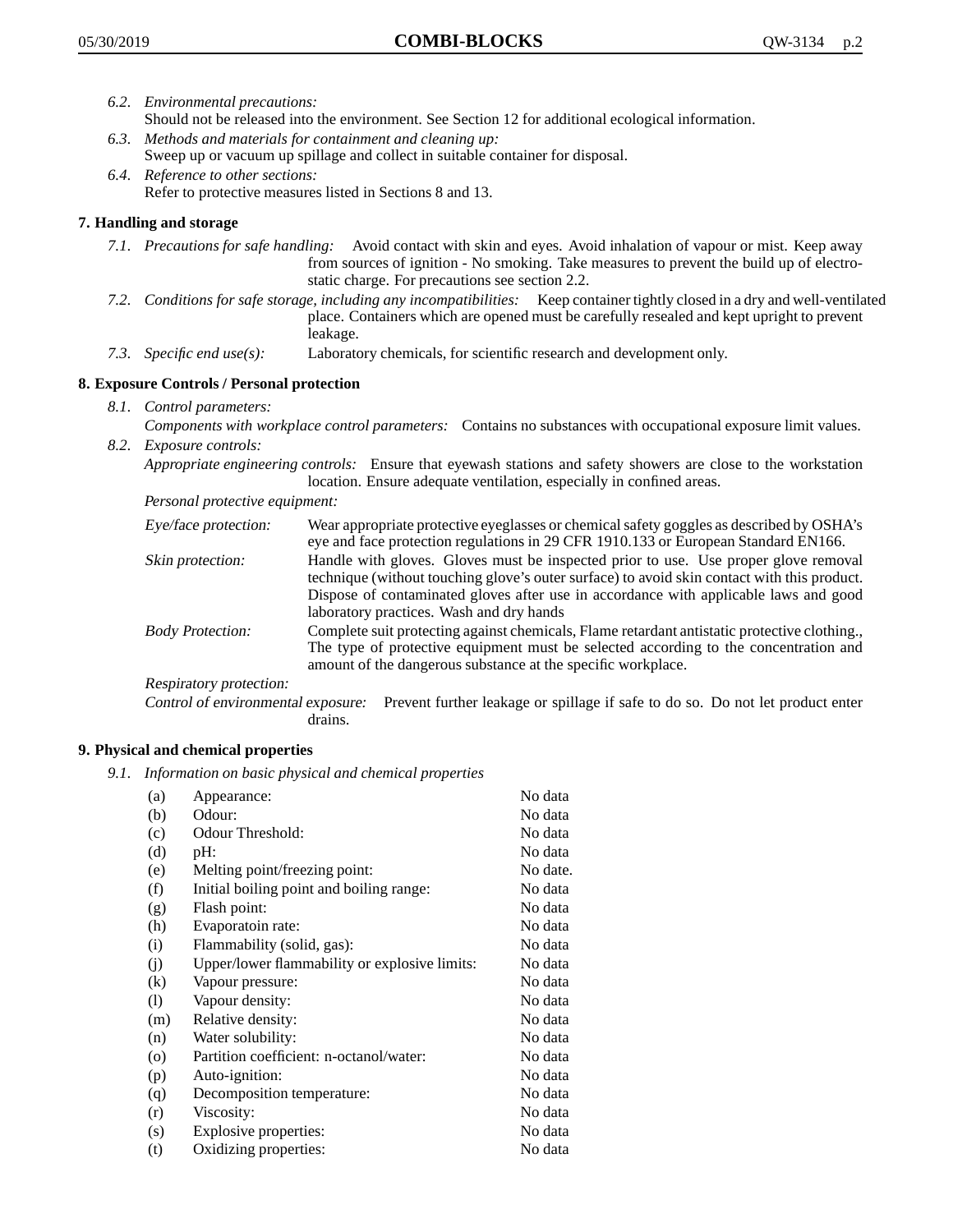*9.2. Other safety information:*

| Formula          | $C_6H_{14}N_2O_{2}CH$ |
|------------------|-----------------------|
| Molecular weight | 203.1                 |
| CAS Number       | 1419101-21-5          |

### **10. Stability and reactivity**

- *10.1. Reactivity* No data
- *10.2. Chemical stability* Stable under recommended storage conditions.
- *10.3. Possibility of hazardous reactions* No data
- *10.4. Conditions to avoid*
- *10.5. Incompatible material* No data.
- *10.6. Hazardous decomposition products:*

Hazardous decomposition products formed under fire conditions: Carbon monoxide, nitrogen oxides, hydrogen chlo-

|                               | ride.          |
|-------------------------------|----------------|
| Other decomposition products: | No data        |
| In the event of fire:         | See Section 5. |

#### **11. Toxicological information**

*11.1 Information on toxicological effects*

| Acute toxicity:                                                                  | ,,                                                                                                                                              |  |
|----------------------------------------------------------------------------------|-------------------------------------------------------------------------------------------------------------------------------------------------|--|
| Skin irritation/corrosion:                                                       | No data available.                                                                                                                              |  |
| Eye damage/irritation:                                                           | No data available.                                                                                                                              |  |
| Respiratory or skin sensitization:                                               | No data available.                                                                                                                              |  |
| Germ cell mutagenicity:                                                          | No data available.                                                                                                                              |  |
| Carcinogenicity:                                                                 | No data available.                                                                                                                              |  |
| Reproductive toxicity:                                                           | No data available.                                                                                                                              |  |
| Specific target organ system toxicity - single exposure:<br>No data available.   |                                                                                                                                                 |  |
| Specific target organ system toxicity - repeated exposure:<br>No data available. |                                                                                                                                                 |  |
| Aspiration hazard:                                                               | No data available.                                                                                                                              |  |
| Additional information:                                                          | To the best of our knowledge, the chemical, physical and toxicological proper-<br>ties of this substance have not been thoroughly investigated. |  |

#### **12. Ecological information**

| 12.1. Toxicity                                              | No data available. |
|-------------------------------------------------------------|--------------------|
| 12.2. Persistence and degradability                         | No data available. |
| 12.3. Bioaccumulative potential                             | No data available  |
| 12.4. Mobility in soil                                      | No data available  |
| 12.5. Results of PBT and vPvB assessment No data available. |                    |
| 12.6. Other adverse effects                                 | No data available. |

#### **13. Disposal Considerations**

*13.1. Waste treatment methods*

Product Arrange disposal as special waste, by licensed disposal company, in consultation with local waste disposal authority, in accordance with national and regional regulations. Contaminated packaging Dispose of as unused product.

#### **14. Transportation information**

*DOT (US), IMDG and IATA:*

No known hazard for air and ground transportation.

#### **15. Regulatory information**

No chemicals in this material are subject to the reporting requirements of SARA Title III, Section 302, or have known CAS numbers that exceed the threshold reporting levels established by SARA Title III, Section 313.